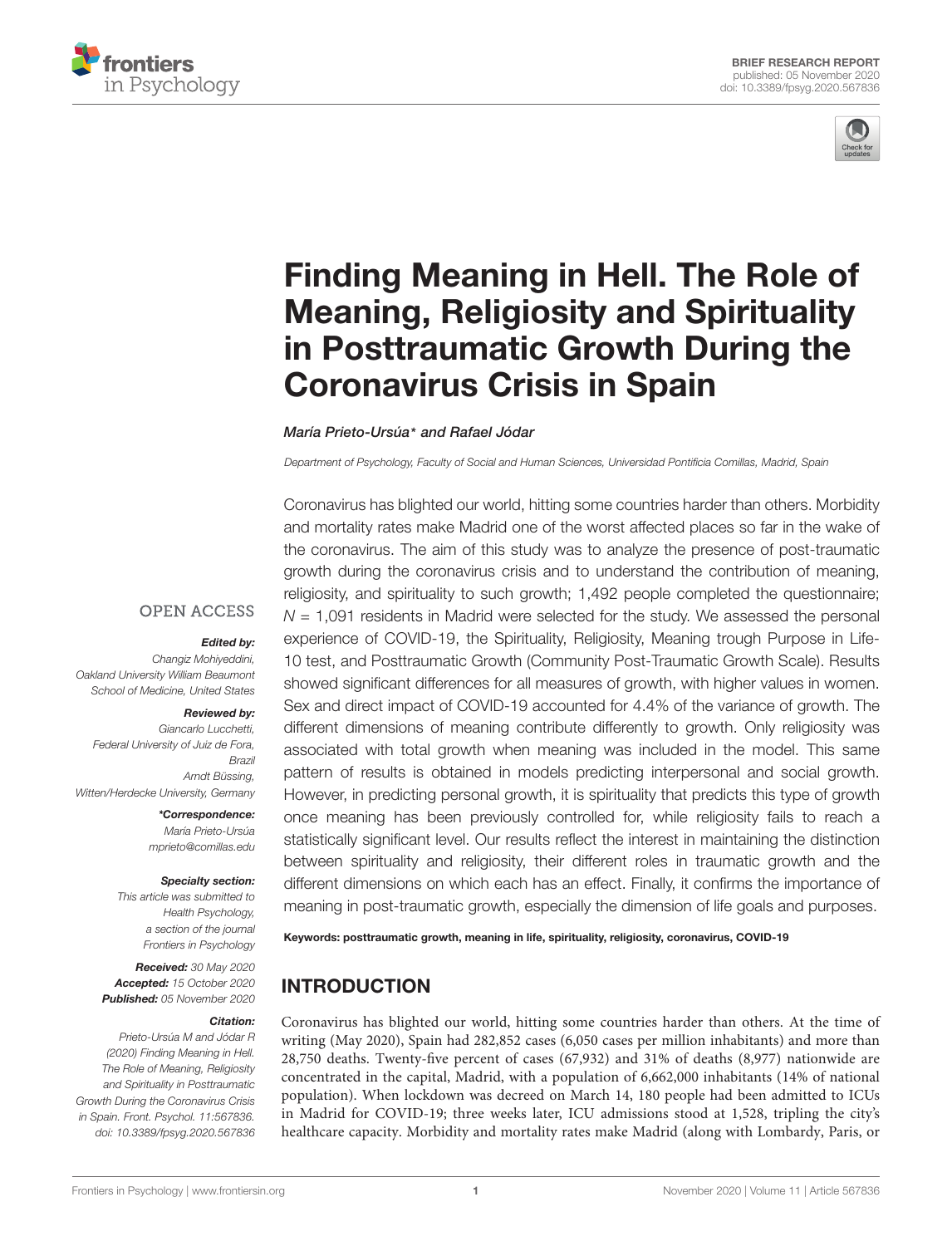New York) one of the worst affected places so far in the wake of the coronavirus, following statistical data<sup>[1](#page-1-0)</sup>. The lockdown in Spain was one of the strictest and compliance levels were very high<sup>[2](#page-1-1)</sup>.

The overloaded healthcare system also affected family experiences of hospitalization and the death of loved ones. The sick were alone in hospital with no loved ones to accompany them and died with nobody they knew by their side. It is true that our healthcare personnel showed great professionalism and compassion in bringing tenderness and humanity at this time, but the distance, loneliness and lack of contact, burials with only two people per deceased allowed, and the lockdown of relatives made it much harder to mourn and access social support.

Different algorithms<sup>[3](#page-1-2)</sup> have shown that on the one hand, the astonishing number of patients and deaths in Madrid can be explained by the delay in decreeing a state of emergency. However, while its preventive effect was minimal, it did serve to decrease the enormous pressure on healthcare services, which was very important in preventing an even greater number of deaths.

Thus, alongside the situation of threat, suffering, illness, and death that Madrid has gone through, and the tough conditions experienced by healthcare personnel and citizens alike, we have to add the difficulty of finding answers and the general perception among the population of "being late," of the uselessness of the measures taken, and of the idea that, although part of the suffering was inevitable, another part could have been avoided with earlier action.

However, even in these circumstances, psychology suggests that positive aspects can be found, for example personal change and growth, whether in social or spiritual terms. In 1999, Calhoun and Tedeschi defined post-traumatic growth as the subjective experience of positive psychological change reported by a person as a result of struggling with a traumatic event. As [Páez et al.](#page-6-0) [\(2012\)](#page-6-0) point out, traumatic events can have positive effects on a personal level (increasing wisdom and knowledge about oneself and others, appreciation of what one has and learning important priorities in life), in relationships with others (bringing the family together and keeping them closer, uniting the community, being more tolerant and compassionate with others, valuing the support they offer). Social growth can also be observed (reinforcing positive beliefs about the group, perceiving growth in the community), as can spiritual growth (having a better understanding of spiritual matters, having a stronger religious faith - [Calhoun and Tedeschi,](#page-6-1) [1999\)](#page-6-1).

Several factors contribute to facilitate growth. One of them is making sense of experience and existence itself. It is precisely by confronting this type of situation, showing the transitory nature of our existence and the inevitability of suffering (the "primordial facts," according to Frankl), that the opportunity for discovering meaning in life presents itself [\(Linley and Joseph,](#page-6-2) [2011\)](#page-6-2). [Triplett et al.](#page-6-3) [\(2012\)](#page-6-3) suggest that repeated thinking or

<span id="page-1-2"></span><sup>3</sup><https://proyectogaudete.com/covid19/>

"rumination" leads to the assimilation of the situation to existing cognitive structures and the development of fundamental beliefs which make it possible to accommodate experience successfully. The presence of meaning is central to understanding positive change, which emerges after adversity through cognitive and emotional processing that reconstructs one's vision of self and the world [\(Schultz et al.,](#page-6-4) [2010;](#page-6-4) [Linley and Joseph,](#page-6-2) [2011\)](#page-6-2).

Meaning can encompass different dimensions. [García-](#page-6-5)[Alandete et al.](#page-6-5) [\(2013\)](#page-6-5) propose that these include the meaning given to experience or existence, that is, the understanding of experience within a broader context and personal satisfaction with life. Furthermore, meaning is also expressed in having a direction, aims, a vital purpose, a mission toward the achievement of which the individual directs his or her efforts. According to these authors, the first dimension has a more cognitive character, while the second is more motivational.

Other factors that facilitate growth are spirituality and religiosity. Many studies have found clear relationships between these variables and post-traumatic growth (see, for example, the meta-analysis by [Shaw et al.,](#page-6-6) [2005\)](#page-6-6). However, some conceptual issues should be clarified regarding these variables in the context of post-traumatic growth. First of all, spiritual growth and the deepening of religious beliefs are conceived as a dimension of growth, as a result of growth; thus, studying their presence or their correlation with growth experiences can lead to a conceptual "overlap", since they are part of the concept to which they are linked [\(McGrath,](#page-6-7) [2011\)](#page-6-7). It has therefore been recommended that spirituality or religiosity should not be included in measures of post-traumatic growth [\(Joseph,](#page-6-8) [2011\)](#page-6-8). In addition, [Shaw et al.](#page-6-6) [\(2005\)](#page-6-6) point out that most studies have been correlational, and that it would be necessary to study in depth the extent to which these variables are antecedent or consequent. Third, spirituality and religiosity are not usually differentiated, but rather included in a single concept "spirituality/religiosity", or both terms are used interchangeably. Although related, they are not synonymous. According to [Pargament](#page-6-9) [\(1997\)](#page-6-9), spirituality refers to the fundamental function of religion as the search for the sacred and the meaning of life, and religiosity may be defined as the degree of commitment to the characteristic beliefs and practices of a particular religious tradition. For [Hill et al.](#page-6-10) [\(2000\)](#page-6-10), both constitute experiences of searching for the sacred. The differentiating characteristics are that religiosity: 1) can also include the search for non-sacred values, such as security, personal wellbeing, affiliation – values found in contexts normally focused on searching for the sacred; 2) legitimizes the search for the sacred by a group through their structures (practices, rituals). Spirituality, meanwhile, would be a more privatized and less normative experience.

Many people define their personal spirituality as something different from any religion, so four options could be established in relation to religion and spirituality [\(Zinnbauer et al.,](#page-7-0) [1997\)](#page-7-0): being both religious and spiritual, being religious but not spiritual, being spiritual but not religious or being neither religious nor spiritual. As [Shaw et al.](#page-6-6) [\(2005\)](#page-6-6) argue, it is important to direct efforts toward a clarification of the differences in their respective contribution to growth. Since the cognitive processes involved in

<span id="page-1-0"></span><sup>1</sup><https://coronavirus.jhu.edu/map.html>

<span id="page-1-1"></span><sup>2</sup>[http://www.interior.gob.es/prensa/noticias/-/asset\\_publisher/GHU8Ap6ztgsg/](http://www.interior.gob.es/prensa/noticias/-/asset_publisher/GHU8Ap6ztgsg/content/id/11918219) [content/id/11918219](http://www.interior.gob.es/prensa/noticias/-/asset_publisher/GHU8Ap6ztgsg/content/id/11918219)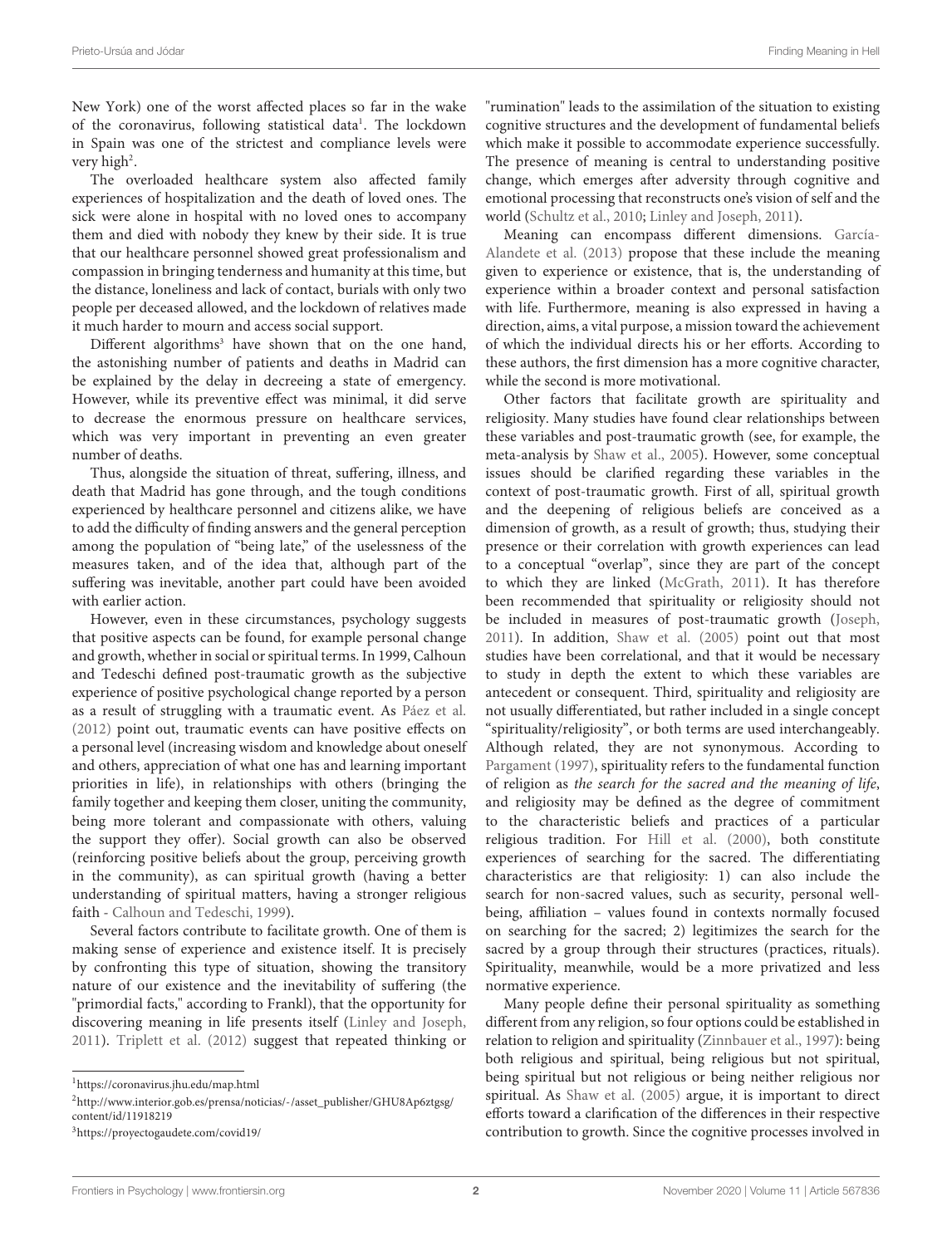growth are centered on great existential questions about meaning, questions which are also central to spirituality [\(McGrath,](#page-6-7) [2011\)](#page-6-7), a greater contribution of spirituality to growth would be expected [\(Shaw et al.,](#page-6-6) [2005\)](#page-6-6).

The aim of this study was to analyze the presence of posttraumatic growth during the coronavirus crisis and to understand the contribution of meaning, religiosity and spirituality to such growth. Specifically, we expect to find more growth linked to the dimension of meaning and sense in life (rather than the dimension of aims and purposes in life) and to greater spirituality.

# MATERIALS AND METHODS

## Participants and Procedure

A total of  $N = 1,091$  residents in Madrid completed the questionnaire, 69.4% of whom were women (757). The sample was divided into age groups, with 34.4% aged 19–29 years, 8.1% aged 30–39 years, 22.0% aged 50–59 years, 18.1 aged 40–49 years, and 16.5% aged over 60 years. Sixty-seven percent of the sample were university graduates and 79.8% reported that their pre-crisis economic situation was good or very good.

Surveys were designed using Google Forms and distributed online, through LinkedIn, e-mail, and WhatsApp, to as wide a range of participants as possible through the researchers' social and work networks using a snowball sampling technique. The questionnaire was available in Spanish, and participants were anonymous, although they were offered the possibility of providing their email if they wished to be informed of the general results of the study. The only inclusion criteria were being of legal age (i.e., over 18 years old) and resident in Spain during lockdown. Data were collected during May 2020, the final month of lockdown.

#### **Instruments**

Sociodemographic Data. We assessed age range, according to age groupings used by the Ministry of Health, sex, highest educational level attained and perception of the economic situation before the crisis (with five categories: very bad, bad, fair, good or very good).

Perceived Spirituality and Perceived Religiosity. Perceived Spirituality was measured with the item To what extent do you consider yourself a spiritual person?, and Perceived Religiosity with the item To what extent do you consider yourself a religious person?. Following [Krause et al.](#page-6-11) [\(2020\)](#page-6-11), we decided against offering a definition of each term. Both questions had a 5-item response scale ranging from 1: not at all to 5: profoundly or extremely. Scores of 4 and 5 signaled High Perceived Religiosity (R+) and High Perceived Spirituality (S+), while scores of 1 and 2 signaled Low Perceived Religiosity (R−) and Low Perceived Spirituality (S−).

Experience of COVID-19. To ascertain the subject's direct contact with the disease, the following questions were asked: Have you been diagnosed with coronavirus? (Respondents were asked to differentiate between diagnosis by test, by a doctor or by self-diagnosis based on own symptoms). Have you been

hospitalized for coronavirus? Have you been admitted to the ICU for coronavirus? Have any of your loved ones been hospitalized for coronavirus? Have any of your loved ones been admitted to the ICU for coronavirus? Did you personally know anyone who has died of coronavirus? Have any of your loved ones died of coronavirus? Do you know anyone with a family member who died of coronavirus? All items had a dichotomous response option, YES or NO.

Purpose In Life Test-10 (PIL-10, [García-Alandete et al.,](#page-6-5) [2013\)](#page-6-5). The Purpose In Life Test (PIL, [Crumbaugh and Maholick,](#page-6-12) [1969\)](#page-6-12) is one of the most widely used instruments in meaning research, in particular part A, a scale of 20 Likert-type items, with 7 response categories. Although the authors of the instrument proposed it as a one-dimensional scale, different factors have been found in different studies. The present study follows the proposal of [García-Alandete et al.](#page-6-5) [\(2013\)](#page-6-5), who studied its psychometric properties in the Spanish population and proposed a reduction to a 10-item scale with a structure of two correlated factors: a cognitive-evaluative factor, related to the perception and general assessment of the meaning of life (Satisfaction and Sense of Life, SSL) and a motivational factor, related to the establishment of specific goals and vital purposes (Goals and Purposes in Life, GPL). Scores on the SSL scale range from 1 to 43, those on the GPL scale from 1 to 28, with a total score between 2 and 70, where higher scores indicate a higher level of meaning. In our sample, this questionnaire achieved internal consistency (Cronbach's alpha) of 0.899, with the GPL and SSL subscales showing Cronbach's alpha of 0.799 and 0.858, respectively.

Community Post-Traumatic Growth (CPTG) [\(Páez et al.,](#page-6-0) [2012\)](#page-6-0). The scale has 24 items with a range of responses from 1 (strongly agree) to 5 (strongly disagree). It investigates posttraumatic growth at four levels: personal (example item: I have changed my priorities about what is important in life), interpersonal (e.g., I have discovered the support of people who were not close to me), social (e.g., I have discovered that my community, group, family is stronger than I thought) and sociopolitical participation (e.g., Political and ethical participation and commitments in the country have increased). Our study assessed only the first three levels. Each subscale has a scoring range of 1 to 30 points, with a total scoring range, in our study, of between 3 and 90 points, a greater score pointing to higher levels of growth. In our sample, this questionnaire achieved internal consistency (Cronbach's alpha) of 0.928 (Total Growth), and Cronbach's alpha for the subscales of 0.861 for Personal Growth, 0.871 for Interpersonal Growth, and 0.830 for Social Growth.

#### Data Analysis

Given that the distribution of the variables lacked normality, confidence interval estimates were made using bootstraps, with 10,000 samples. Non-parametric tests were used to estimate differences between groups in terms of growth, meaning, Perceived Spirituality, and Perceived Religiosity, and the Bonferroni correction was used for post hoc planned comparisons. Likewise, bootstrapping was also used in the hierarchical regression models to estimate the confidence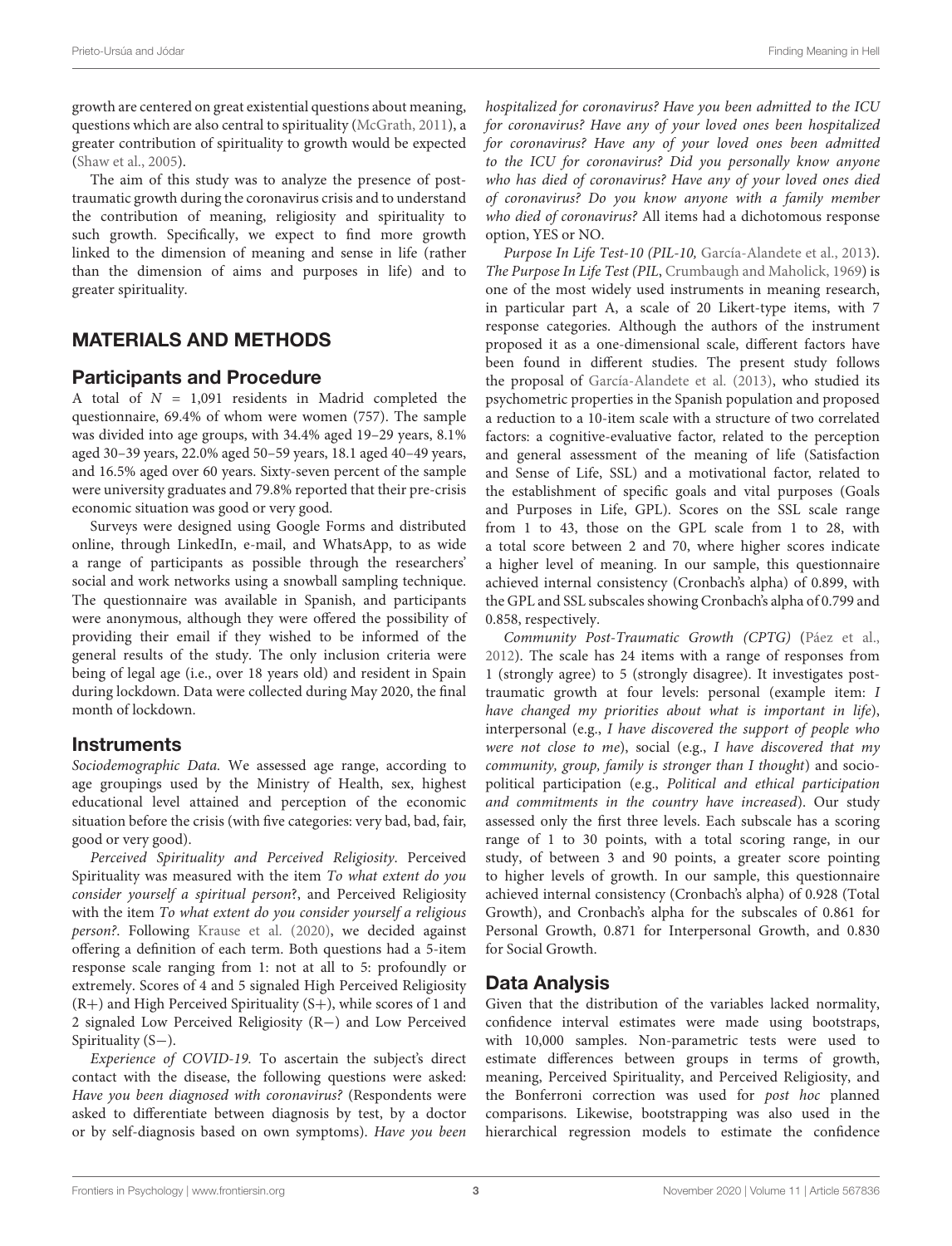<span id="page-3-0"></span>TABLE 1 | Average scores in Sense, Growth, Perceived Spirituality, and Perceived Religiosity.

| <b>Variables</b>       | N    | Min MAX Mean |      | <b>SD</b> | LL 95% CI | UL 95% CI |
|------------------------|------|--------------|------|-----------|-----------|-----------|
| Total growth           | 1075 | $1 - 5$      | 3.18 | 0.81      | 3.13      | 3.23      |
| Personal               | 1075 | $1 - 5$      | 3.13 | 0.94      | 3.08      | 3.18      |
| Interpersonal          | 1075 | $1 - 5$      | 3.3  | 0.91      | 3.24      | 3.35      |
| Social                 | 1075 | $1 - 5$      | 3.11 | 0.89      | 3.06      | 3.16      |
| Total meaning          | 1075 | $1.7 - 7$    | 5.29 | 0.94      | 5.23      | 5.35      |
| SSL                    | 1075 | $1.17 - 7$   | 5.04 | 1.05      | 4.97      | 5.1       |
| <b>GPL</b>             | 1075 | $2 - 7$      | 5.67 | 0.95      | 5.61      | 5.73      |
| Perceived Spirituality | 1075 | 1-5          | 3.32 | 1.09      | 3.25      | 3.38      |
| Perceived Religiosity  | 1075 | $1 - 5$      | 2.75 | 1.35      | 2.67      | 2.83      |

16 participants had missing data. SSL, Satisfaction and Sense of Life; GPL, Goals and Purposes in Life; LL UL, Lower and Upper Limit, 95% confidence interval, bootstrap estimation.

intervals. Hierarchical regression analysis was used to explore the amount of variance of post-traumatic growth exclusively associated with perceived spirituality and religiosity. The statistical procedures were computed using the SPSS Package (v.24; SPSS Inc., Chicago, IL, United States).

## RESULTS

One hundred and nine (10%) of the participants had been diagnosed with coronavirus, 6 of them had been hospitalized for coronavirus (one of them in the ICU), 254 participants (23.3%) had loved ones hospitalized for coronavirus (120 in ICU), more than half of the sample knew someone who had died of coronavirus personally (590 people, 54.1%), 143 people had lost a loved one to coronavirus (13.1%) and 80.1% (874 people) knew someone who had lost a family member to coronavirus.

**[Table 1](#page-3-0)** shows the mean scores for meaning, growth, Perceived Spirituality and Perceived Religiosity of the sample.

**[Table 2](#page-3-1)** presents the values for men and women in meaning and growth. Differences between men and women were not found in SSL (Mann-Whitney  $U = 122956.5$ ,  $p = 0.611$ ) but did exist in GPL, being higher in women ( $U = 108272$ ,  $p = 0.002$ ). There are no differences between men and women in total meaning ( $U = 118013.5$ ,  $p = 0.337$ ).

Regarding the relationship between Perceived Spirituality and Perceived Religiosity, while there are no differences in Perceived Religiosity ( $U = 120081.5$ ,  $p = 0.174$ ), women have higher scores in Perceived Spirituality ( $U = 103124.5$ ,  $p < 0.001$ ).

We then grouped the subjects into the four possible categories according to their Perceived Religiosity (R+ or R-) and Perceived Spirituality (S+ or S-) scores. Subjects with intermediate scores (3) were not included in the analyses. Subjects were grouped as follows: 346 subjects (31.7%) in the  $R + S +$  group, 8 (0.7%) in the R+ S− group, 116 (10.6%) in the R− S+ group, and 216 (19.8%) in the R–S group.

Since there were not enough people in the R+ S− group, the other three were compared (**[Table 3](#page-4-0)**). We found differences between these groups in all growth variables (Kruskal–Wallis H for total, personal, interpersonal and social growth was  $H = 74.43$ ,  $H = 53.53$ ,  $H = 49.31$ , and  $H = 68.97$ , respectively, with  $p < 0.001$  in all four cases). Planned comparisons with Bonferroni correction revealed greater total, personal, interpersonal and social growth in the  $R+ S+$  group than in the  $R-S-$  group  $(U = 21389.5, U = 23920.5, U = 24401.0, and U = 22518.5,$ respectively;  $p < 0.001$  in all cases). The R+ S+ group showed higher values than the R− S+ group in total ( $U = 16516.5$ ,  $p = 0.004$ ) and social growth (U = 14324.5,  $p < 0.001$ ), but not in personal ( $U = 19037.0$ ,  $p > 0.013$ ) or interpersonal growth  $(U = 17083.5, p > 0.013)$ . Finally, in measures of growth, the R− S+ group exceeded the R-S- group in total ( $U = 9057.5$ ,  $p < 0.001$ ), personal (U = 8741.0,  $p < 0.001$ ) and interpersonal growth ( $U = 9747.0$ ,  $p < 0.001$ ), but not in social growth  $(U = 10800, p > 0.013).$ 

Differences were also found in all the meaning variables (**[Table 3](#page-4-0)**), with Kruskal–Wallis H for total meaning, SSL and

<span id="page-3-1"></span>

|                  | <b>TABLE 2</b>   Values for meaning and growth in men and women. |       |           |      |                  |              |      |           |      |                  |                       |
|------------------|------------------------------------------------------------------|-------|-----------|------|------------------|--------------|------|-----------|------|------------------|-----------------------|
|                  |                                                                  | Women |           |      |                  |              | Men  |           |      |                  |                       |
| <b>Variables</b> |                                                                  |       |           |      | Bootstrap 95% CI |              |      |           |      | Bootstrap 95% CI | <b>Mann-Whitney U</b> |
|                  | Average rank                                                     | Mean  | <b>SD</b> | LL.  | UL               | Average rank | Mean | <b>SD</b> | LL.  | UL               | p                     |
| Total meaning    | 544.0                                                            | 5.3   | 0.96      | 5.23 | 5.37             | 524.3        | 5.26 | 0.92      | 5.16 | 5.36             | 0.337                 |
| SSL              | 549.3                                                            | 5.02  | 1.01      | 4.94 | 5.1              | 550.8        | 5.08 | 1.01      | 4.97 | 5.19             | 0.611                 |
| GPL              | 558.4                                                            | 5.72  | 0.95      | 5.65 | 5.79             | 494.6        | 5.54 | 0.93      | 5.44 | 5.64             | 0.002                 |
| Total growth     | 573.6                                                            | 3.25  | 0.79      | 3.19 | 3.3              | 483.5        | 3.03 | 0.82      | 2.94 | 3.12             | < 0.001               |
| Personal         | 584.8                                                            | 3.24  | 0.93      | 3.17 | 3.3              | 458.0        | 2.89 | 0.90      | 2.79 | 2.99             | < 0.001               |
| Interpersonal    | 565.2                                                            | 3.35  | 0.92      | 3.29 | 3.42             | 502.5        | 3.18 | 0.90      | 3.08 | 3.28             | 0.002                 |
| Social           | 559.4                                                            | 3.15  | 0.88      | 3.09 | 3.22             | 515.7        | 3.02 | 0.93      | 2.92 | 3.12             | 0.034                 |
| Spirituality     | 576.8                                                            | 3.42  | 1.07      | 3.35 | 3.5              | 476.3        | 3.07 | 1.11      | 2.96 | 3.19             | < 0.001               |
| Religiosity      | 554.4                                                            | 2.78  | 1.35      | 2.69 | 2.88             | 527.0        | 2.67 | 1.35      | 2.53 | 2.82             | 0.174                 |

Statistically significant differences were found for all measures of growth (total, personal, interpersonal, and social) (U = 105534.0,  $p < 0.001$  for total; U = 97034.5,  $p < 0.001$  for personal; U = 111896.5,  $p = 0.002$  for interpersonal; and U = 116286.5,  $p = 0.035$  for social) always with higher values in women. SSL, Satisfaction and Sense of Life; GPL, Goals and Purposes in Life.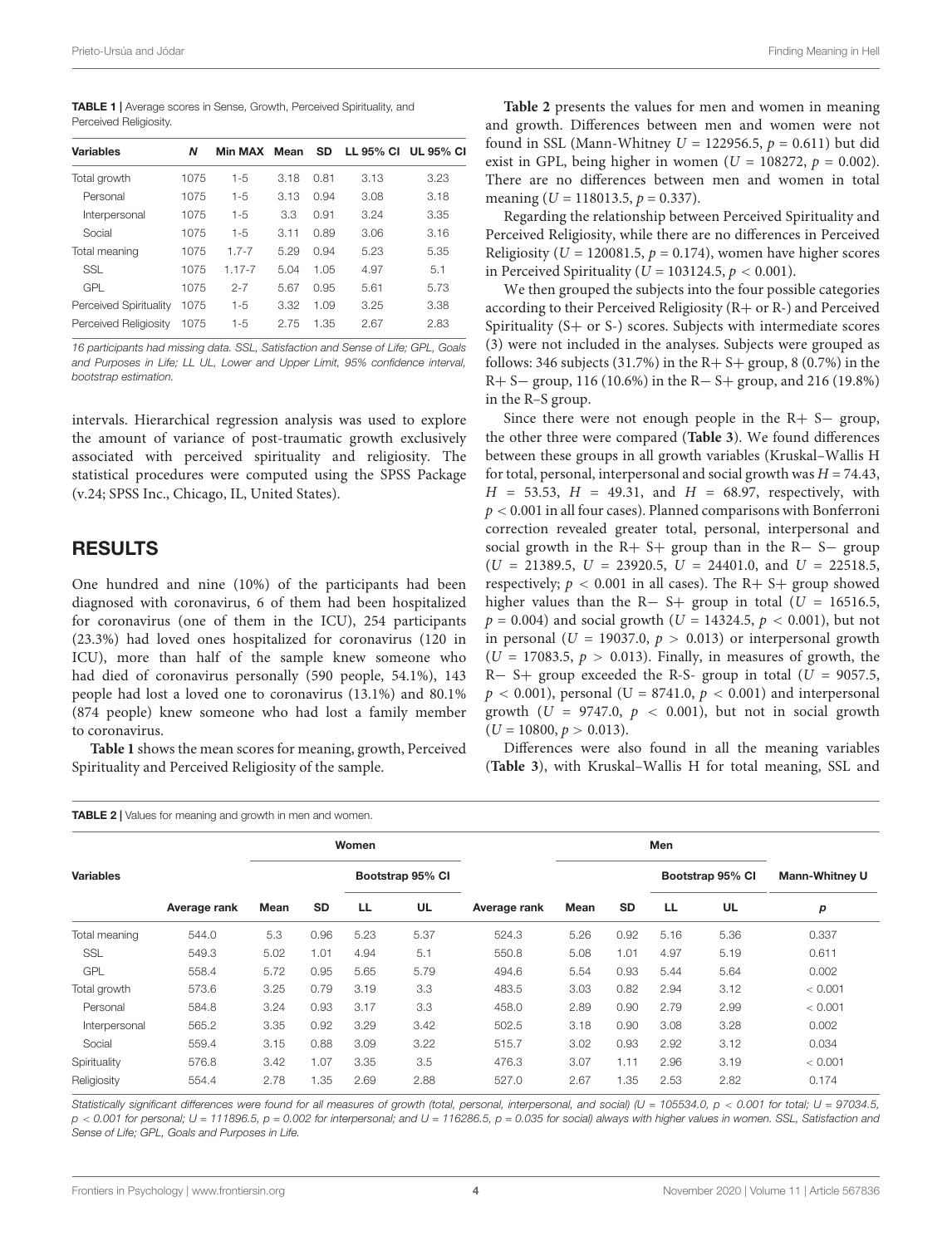<span id="page-4-0"></span>

|               |              |             | $R - S -$ |           |                                                                                                                                                                                                                                |                |                  | \$<br>ç |                            |                  |                         |                      | $R + S +$                       |                      |                                                                    |
|---------------|--------------|-------------|-----------|-----------|--------------------------------------------------------------------------------------------------------------------------------------------------------------------------------------------------------------------------------|----------------|------------------|---------|----------------------------|------------------|-------------------------|----------------------|---------------------------------|----------------------|--------------------------------------------------------------------|
| Variables     |              |             |           | Bootstrap | 95% CI                                                                                                                                                                                                                         |                |                  |         |                            | Bootstrap 95% CI |                         |                      |                                 |                      | Bootstrap 95% CI                                                   |
|               | Average rank | <b>Mean</b> | မ္တ       |           |                                                                                                                                                                                                                                | Average rank   | Mean             | 9       | E                          | Б                | Average rank            | Mean                 | 9                               | E                    | Б                                                                  |
| Total meaning | 247.0        | 4.87        | 1.06      | 4.72      | 5.01                                                                                                                                                                                                                           | 339.           | 5.35             | 0.98    | 5.16                       | 5.52             | 387.3                   | 5.61                 | 0.80                            | 5.53                 | 5.69                                                               |
| 39            | 254.2        | 4.60        | 1.15      | 4.45      |                                                                                                                                                                                                                                |                |                  | 1.08    | 4.92                       |                  | 386.8                   |                      |                                 |                      |                                                                    |
| GPL           | 257.1        | 5.28        | Ħ         | 5.13      |                                                                                                                                                                                                                                | 349.4<br>328.7 | 5.12<br>5.70     | 0.98    | 5.52                       |                  | 385.6                   | 5.36<br>5.99         |                                 | 5.26<br>5.91         |                                                                    |
| Total growth  | 249.5        | 2.83        | 0.80      | 2.72      | $7, 4, 3, 8, 8, 5, 6, 7, 8, 8, 6, 7, 6, 8, 6, 7, 6, 8, 6, 7, 6, 8, 6, 7, 6, 7, 8, 8, 6, 7, 7, 8, 8, 6, 7, 7, 8, 8, 6, 7, 7, 8, 8, 6, 7, 7, 8, 8, 6, 7, 7, 8, 8, 6, 7, 7, 8, 8, 8, 7, 7, 8, 8, 8, 7, 7, 8, 8, 8, 7, 7, 8, 8, 8$ | 338.8          | $3.18$<br>$3.18$ | 0.78    | $3.01$<br>$3.01$<br>$3.17$ |                  |                         | 3.40<br>2.73<br>3.52 | 88.67<br>0.78<br>0.000<br>0.000 | 3.32<br>2.61<br>3.43 | $45$ $88$ $80$ $7$<br>$60$ $7$ $80$ $80$ $7$<br>$60$ $70$ $80$ $7$ |
| Personal      | 259.7        | 2.73        | 0.89      | 2.61      |                                                                                                                                                                                                                                | 363.3          |                  | 0.99    |                            |                  | 396.0<br>381.4<br>385.6 |                      |                                 |                      |                                                                    |
| Interpersonal | 266.6        | 2.98        | 0.94      | 2.86      |                                                                                                                                                                                                                                | 337.8          | 3.32             | 0.86    |                            |                  |                         |                      |                                 |                      |                                                                    |
| Social        | 262.8        | 2.77        | 0.93      | 2.65      | 2.90                                                                                                                                                                                                                           | 304.9          | 2.95             | 0.89    | 2.79                       |                  | 399.0                   | 3.38                 | 0.86                            | 3.29                 |                                                                    |

GPL of  $H = 69.26$ ,  $H = 61.97$ , and  $H = 58.46$ , respectively, and  $p < 0.001$  in all three cases. Planned-comparisons with Bonferroni correction yielded greater total meaning, SSL and GPL in the R+ S+ group than in the R− S− group ( $U = 21089.5$ ,  $U = 22623.5$ , and  $U = 22296.0$  for total meaning, SSL and GPL;  $p < 0.001$  in all three cases). The R+ S+ group showed higher values than the R− S+ group in total meaning ( $U = 16653.5$ ,  $p < 0.017$ ), in GPL (U = 16371.0,  $p = 0.005$ ), but not in SSL  $(U = 17524.0, p = 0.066)$ . Finally, the R-S+ group exceeded the R− S− group in all meaning measurements: total ( $U = 8702.0$ ,  $p < 0.001$ ), SSL (U = 8851.5,  $p < 0.001$ ), and GPL (U = 9624.0,  $p < 0.001$ ).

We computed hierarchical regression models to explore the prediction of growth from meaning, religiosity and spirituality, once sociodemographic and the impact of COVID is taken into account. **[Table 4](#page-4-1)** shows the results with total growth as the dependent variable (analyses on subscales can be consulted as **[Supplementary Tables 1–3](#page-6-13)**). Sex and age were initially entered as independent variables. In a second model, dichotomous variables which included the direct impact of COVID-19 were added. These two sets of variables accounted for 4.4% of the variance of growth. Once the effect of sex, age and the impact of COVID-19 were taken into account, the meaning variables were introduced; as we can see, only GPL, not SSL, manages to account for growth. In a final step, the variables of Perceived Religiosity and Perceived Spirituality were introduced. Only Perceived Religiosity predicts total growth in a statistically significant way if meaning has been previously taken into account. This same pattern of results is obtained in models predicting interpersonal and social growth. However,

<span id="page-4-1"></span>TABLE 4 | Hierarchical regression models of total growth, on meaning and Perceived Religiosity and Perceived Spirituality (controlled by age, sex and impact of COVID-19).

|                             |              | Total growth |           |                | 95% CI         |
|-----------------------------|--------------|--------------|-----------|----------------|----------------|
| Predictor                   | $\Delta R^2$ | β            | <b>SE</b> | Lower<br>limit | Upper<br>limit |
| Step 1                      | $0.022***$   |              |           |                |                |
| Age                         |              | $0.79**$     | 2.22      | 0.20           | 1.36           |
| Sex                         |              | $4.68**$     | 1.07      | 2.65           | 6.78           |
| Step 2                      | $0.022***$   |              |           |                |                |
| Diagnosed with coronavirus  |              | $1.81**$     | 0.65      | 0.53           | 3.06           |
| With loved ones in hospital |              | 1.13         | 1.43      | $-1.74$        | 3.88           |
| With loved ones in ICU      |              | $-2.24$      | 1.99      | $-6.06$        | 1.71           |
| Knowing people who died     |              | $3.85***$    | 1.01      | 1.85           | 5.77           |
| With loved ones who died    |              | 0.075        | 1.65      | $-3.23$        | 3.28           |
| Step 3                      | $0.077***$   |              |           |                |                |
| <b>SSL</b>                  |              | $-0.14$      | 0.71      | $-1.51$        | 1.26           |
| <b>GPL</b>                  |              | $4.61***$    | 0.71      | 3.17           | 6.03           |
| Step 4                      | $0.026***$   |              |           |                |                |
| Perceived Spirituality      |              | 0.92         | 0.58      | $-0.21$        | 2.1            |
| Perceived Religiosity       |              | $1.38***$    | 0.43      | 0.52           | 2.24           |
| Total $R^2$                 | $0.147***$   |              |           |                |                |

SSL, Satisfaction and Sense of Life; GPL, Goals and Purposes in Life. \*p < 0.05; \*\*p < 0.01; \*\*\*p < 0.001.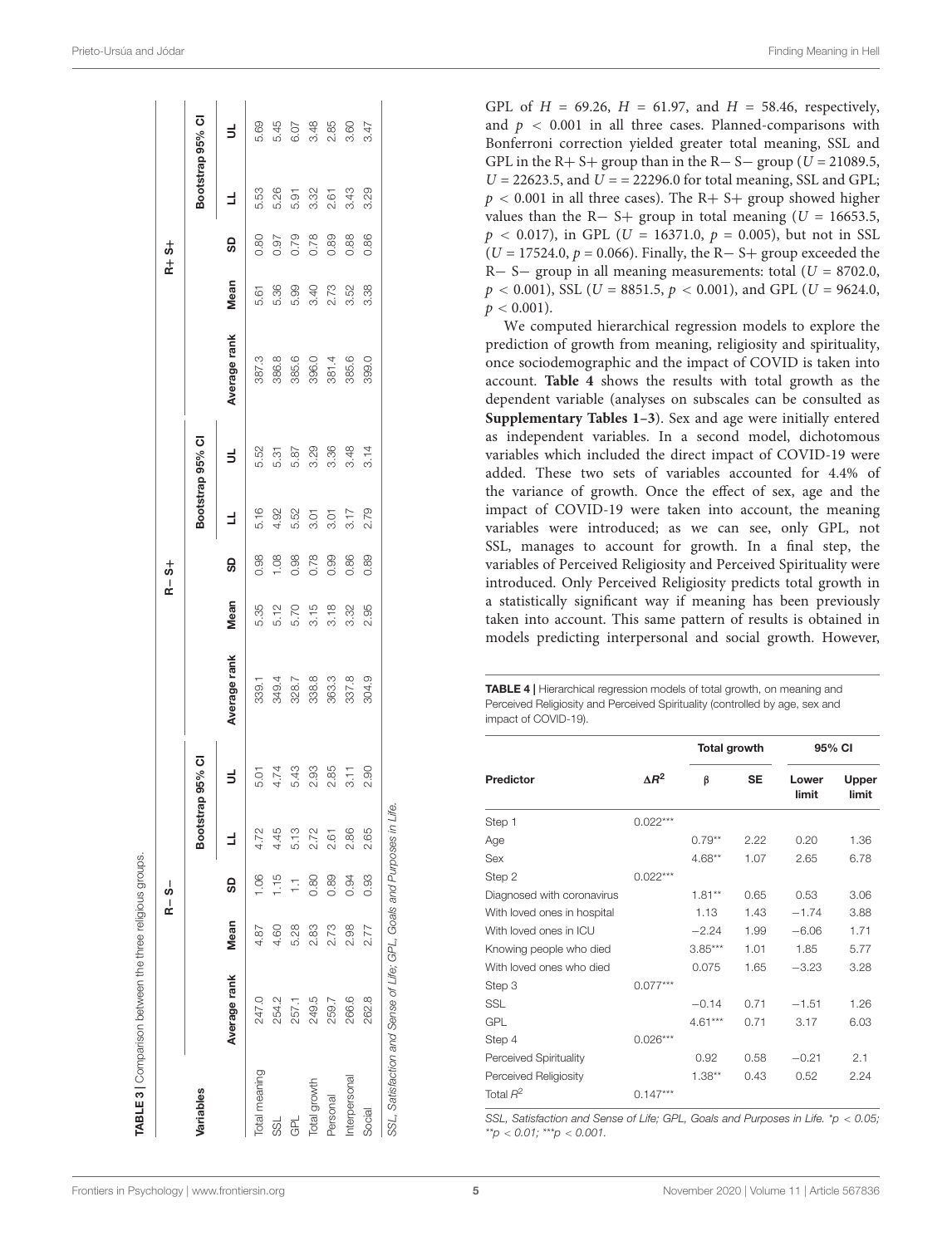in predicting personal growth, it is Perceived Spirituality that predicts this type of growth once meaning has been previously controlled for  $(B = 0.45, SE = 0.22, p = 0.044, 95\% \text{ CI} = [0.016$ 0.89]), while Perceived Religiosity fails to reach a statistically significant level ( $B = 0.34$ ,  $SE = 0.17$ ,  $p = 0.050$ , 95%  $CI = [-0.01 0.67]$ .

# **DISCUSSION**

First, we can confirm that even in traumatic and life-threatening situations, such as that caused by the coronavirus in Madrid, it is possible to find indicators of positive growth at various levels of experience, which bears witness to the resilience of human beings and their enormous capacity to overcome problems. These results are congruent with those found by [López et al.](#page-6-14) [\(2020\)](#page-6-14) regarding well-being (growth and meaning) in old people in Spain during lockdown: even the most threatened age group managed to find personal resources for growth.

In all growth dimensions, higher values were found among women, results that coincide with the available evidence (see, for example, the meta-analysis by [Vishnesky et al.,](#page-7-1) [2010\)](#page-7-1). Apart from differences, our study also shows that being a woman contributes significantly to post-traumatic growth, a finding which encourages us to continue exploring the underlying processes that explain this function; a possible hypothesis suggests that women's greater tendency to ruminative thinking or their style of coping, centered on emotion, facilitates the growth process [\(Vishnesky et al.,](#page-7-1) [2010\)](#page-7-1).

Direct contact with disease and death in this crisis is shown to be associated with the variables studied. Having known someone who died predicts greater personal, interpersonal and social growth, and greater Perceived Religiosity. Having been diagnosed with COVID-19 also predicts further growth, at all levels. It seems, then, that close contact with death or with the personal experience of the possibility of death, mobilizes resources which are necessary to focus attention on the positive aspects of the experience.

It is also interesting to see that the different dimensions of meaning contribute differently to growth. Having vital goals and purposes, being willing to reach goals and achievements, are associated with post-traumatic growth to a greater extent than experiencing that life is meaningful, valuable, or exciting.

Perhaps the most interesting results of our study are those showing the different contributions of Perceived Religiosity and Perceived Spirituality to post-traumatic growth.

First, it seems to be confirmed that, although related, they are not part of a single concept, and that lay people can distinguish perfectly well between the two and relate to the sacred in different ways, scoring higher in Perceived Spirituality than in Perceived Religiosity. Participants in our sample did not report being religious without being spiritual, and 20% said they were neither religious nor spiritual. The percentage of R-S- is lower in our study compared to other European countries such as Germany [\(Büssing et al.,](#page-6-15) [2007](#page-6-15) (for further analysis of the cultural differences in the meanings of these groupings consult [Keller et al.,](#page-6-16) [2013\)](#page-6-16). The majority (31.7%) defined themselves

as both religious and spiritual. Our subjects do not appear to see religiosity and spirituality as opposing or incompatible; spirituality is understood as an essential function of religion.  $R + S +$  subjects seem to have trust in a religious source as part of their spiritual quest, with this group being the one which had higher scores in growth and meaning. These results coincide with several studies which find psychological functioning is better in the R+ S+ group and worse in R− S+ [\(Schnell,](#page-6-17) [2012;](#page-6-17) [Vittengl,](#page-7-2) [2018\)](#page-7-2), which has been interpreted as "vulnerable people who are seeking existential meaning for their lives" [\(King et al.,](#page-6-18) [2013,](#page-6-18) p. 161).

Second, the data show that each plays a different role in posttraumatic growth. Of particular interest is the fact that Perceived Spirituality broadly coincides with meaning in predicting growth, especially social and interpersonal, suggesting that it is through meaning that Perceived Spirituality influences these types of growth after traumatic situations. These data are compatible with those found by [Büssing et al.](#page-6-15) [\(2007\)](#page-6-15) in patients with chronic diseases: those with S+ reported greater search for meaningful support, as our study also appears to show. However, in the case of personal growth, it seems that Perceived Spirituality has a different function from that of Perceived Religiosity, and one that goes beyond meaning since it is only Perceived Spirituality that predicts such growth. Perhaps the resource of being able to take a positive view of situations, associated with S+ [\(Büssing et al.,](#page-6-15) [2007\)](#page-6-15), partly explains this result.

Perceived Religiosity, on the other hand, seems to contribute other significant values and models in addition to meaning, which facilitate social and interpersonal growth in the face of traumatic and life-threatening situations. According to [Pargament](#page-6-9) [\(1997\)](#page-6-9), religious coping contributes something special that is particularly interesting when responding to situations in which the subject comes face to face with their limits, and where their strength and control are confronted with their vulnerability and finitude, such as the situation caused by the coronavirus. Several authors have highlighted the social support function of religious participation [\(Shaw et al.,](#page-6-6) [2005;](#page-6-6) [López et al.,](#page-6-19) [2015\)](#page-6-19); indeed, López et al. showed that the greater the support of the religious community perceived by the participants, the greater the degree of post-traumatic growth. It would be interesting to explore the different functions that both variables, Perceived Religiosity and Perceived Spirituality, fulfill in traumatic situations.

This study has some limitations. First, social desirability was not controlled for, which could have affected the scores obtained for variables. Furthermore, although the sample is very large, it is not a representative sample. Although the distribution in age ranges is generally similar to that of the population of Madrid, some differences may have influenced results: our subjects perceived they are better off economically, and a higher percentage had university degrees than the general population. Perhaps, this results in a greater capacity for reflection and reasoning which, in turn, facilitates the experience of transcendence and meaning. Finally, our measure of religiosity and spirituality was global and self-rated, but religiosity has different meanings for different participants. This study did not explore its different dimensions (e.g., participation in religious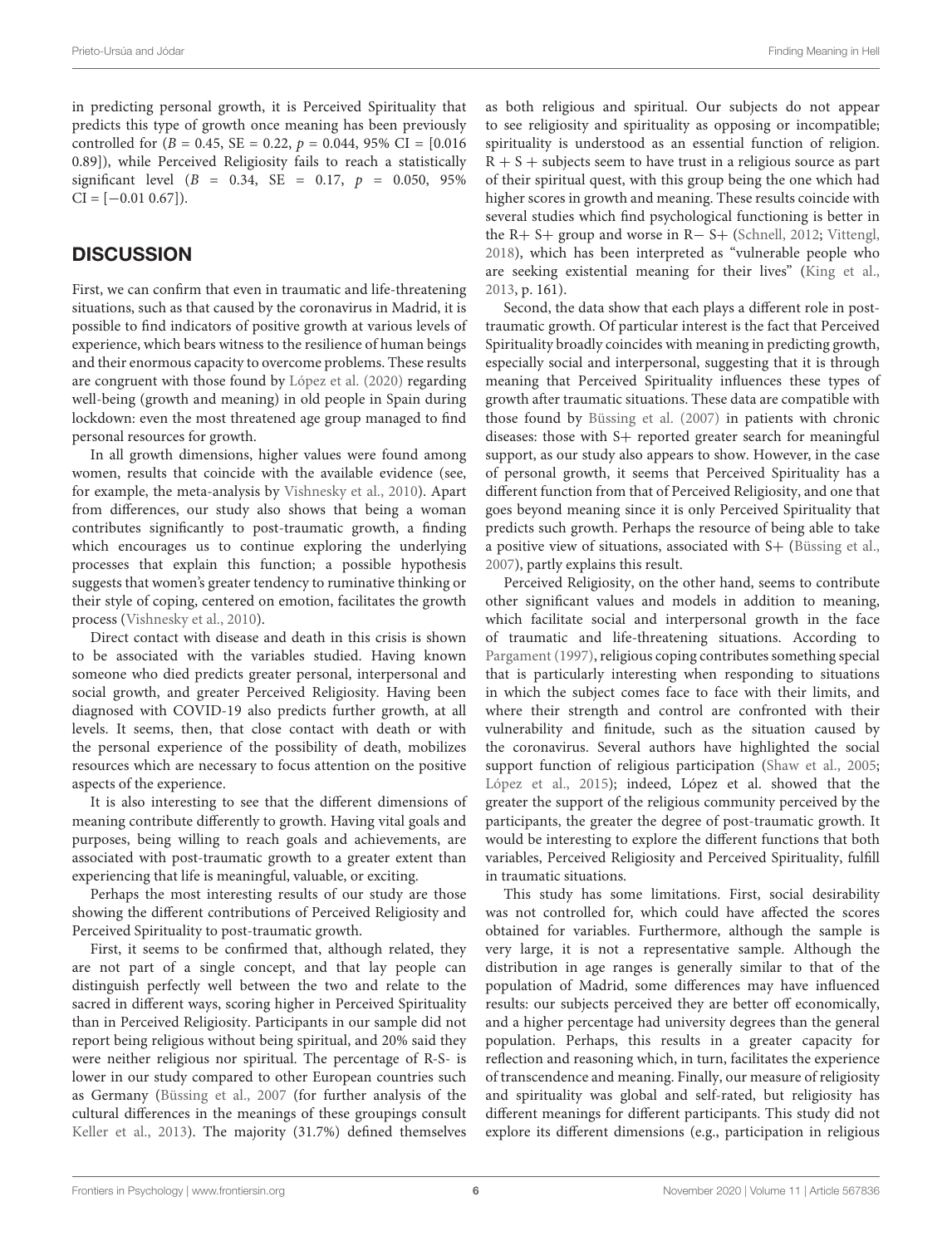practices and intrinsic religiosity), which makes it difficult to interpret our results. Future qualitative studies are necessary to reveal how lay people understand these constructs. Finally, we did not include other possible variables which could also influence growth, so our conclusions should be treated with caution. For example, with regard to social isolation, we did not take into account that people living alone have experienced a situation of greater social isolation.

However, our results clearly reflect the interest in maintaining the distinction between the two concepts, their different roles in traumatic growth and the different dimensions that each has an effect on. Finally, it confirms the importance of meaning in post-traumatic growth, especially the dimension of life goals and purposes. Even in situations as difficult as the one experienced, with the immediate threat of death and disease, during a strict lockdown, surrounded by pain and fear, it is possible, and more necessary than ever, that people reflect on purposes and goals in life, the experience of transcendence and meaning, and social support. Ultimately, our study reminds us that human beings are greater and stronger than their fear and pain.

# DATA AVAILABILITY STATEMENT

The raw data supporting the conclusions of this article will be made available by the authors, without undue reservation.

## **REFERENCES**

- <span id="page-6-15"></span>Büssing, A., Ostermann, T., and Koenig, H. G. (2007). Relevance of religion and spirituality in German patients with chronic diseases. Int. J. Psychiatr. Med. 37, 39–57. [doi: 10.2190/60w7-1661-2623-6042](https://doi.org/10.2190/60w7-1661-2623-6042)
- <span id="page-6-1"></span>Calhoun, L. G., and Tedeschi, R. G. (1999). Facilitating Post-traumatic Growth: A Clinician's Guide. Mahwah, N. J: Lawrence Erlbaum Associates Publishers.
- <span id="page-6-12"></span>Crumbaugh, J. C., and Maholick, L. T. (1969). Manual of instructions for the Purpose in Life Test. Saratoga, CA: Viktor Frankl Institute of Logotherapy.
- <span id="page-6-5"></span>García-Alandete, J., Martínez, E. R., and Sellés Nohales, P. (2013). Estructura factorial y consistencia interna de una versión española del Purpose-In-Life Test [Factorial structure and internal consistency of a Spanish version of the Purpose-In-Life Test]. Univ. Psychol. 12, 517–530.
- <span id="page-6-10"></span>Hill, P. C., Pargament, K. I., Hood, R. W., McCullough, M. E., Swyers, J. P., Larson, D. B., et al. (2000). Conceptualizing Religion and Spirituality: Points of commonality, points of departure. J. Theor. Soc. Behav. 30, 51–77. [doi:](https://doi.org/10.1111/1468-5914.00119) [10.1111/1468-5914.00119](https://doi.org/10.1111/1468-5914.00119)
- <span id="page-6-8"></span>Joseph, S. (2011). Religiosity and posttraumatic growth: a note concerning the problems of confounding in their measurement and the inclusion of religiosity within the definition of posttraumatic growth. Mental Health Rel. Cult. 14, 843–845. [doi: 10.1080/13674676.2011.609162](https://doi.org/10.1080/13674676.2011.609162)
- <span id="page-6-16"></span>Keller, B., Klein, C., Swhajor-Biesemann, A., Silver, C. F., Hood, R., and Streib, H. (2013). The semantics of "spirituality" and related self-identifications: A comparative study in Germany and the USA. Arch. Psychol. Rel. 35, 71–100. [doi: 10.1163/15736121-12341254](https://doi.org/10.1163/15736121-12341254)
- <span id="page-6-18"></span>King, M., Marston, L., McManus, S., Brugha, T., Meltzer, H., and Bebbington, P. (2013). Religion, spirituality and mental health: Results from a national study of English households. Br. J. Psychiatr. 202, 68–73. [doi: 10.1192/bjp.bp.112.11](https://doi.org/10.1192/bjp.bp.112.112003) [2003](https://doi.org/10.1192/bjp.bp.112.112003)
- <span id="page-6-11"></span>Krause, N., Pargament, K. I., Hill, P. C., and Ironson, G. (2020). Exploring religious and/or spiritual identities: part 1 – assessing relationships with

#### ETHICS STATEMENT

Ethical review and approval was not required for the study on human participants in accordance with the local legislation and institutional requirements. The patients/participants provided their written informed consent to participate in this study.

## AUTHOR CONTRIBUTIONS

MP-U developed the study concept and study design. RJ substantially contributed to the study concept and performed the data analysis and interpretation. MP-U drafted the manuscript. Both authors approved the final version of the manuscript and also agreed to be accountable for all aspects of the work.

# FUNDING

The Comillas Pontifical University will pay the publication fees.

# <span id="page-6-13"></span>SUPPLEMENTARY MATERIAL

The Supplementary Material for this article can be found online at: [https://www.frontiersin.org/articles/10.3389/fpsyg.](https://www.frontiersin.org/articles/10.3389/fpsyg.2020.567836/full#supplementary-material) [2020.567836/full#supplementary-material](https://www.frontiersin.org/articles/10.3389/fpsyg.2020.567836/full#supplementary-material)

health. Mental Health Rel. Cult. 22, 877–891. [doi: 10.1080/13674676.2019.17](https://doi.org/10.1080/13674676.2019.1710122) [10122](https://doi.org/10.1080/13674676.2019.1710122)

- <span id="page-6-2"></span>Linley, P. A., and Joseph, S. (2011). Meaning in Life and Posttraumatic Growth. J. Loss Trauma 16, 150–159. [doi: 10.1080/15325024.2010.519287](https://doi.org/10.1080/15325024.2010.519287)
- <span id="page-6-19"></span>López, J., Camilli, C., and Noriega, C. (2015). Posttraumatic growth in widowed and non-widowed older adults: Religiosity and sense of coherence. J. Rel. Health 54, 1612–1628. [doi: 10.1007/s10943-014-](https://doi.org/10.1007/s10943-014-9876-5) [9876-5](https://doi.org/10.1007/s10943-014-9876-5)
- <span id="page-6-14"></span>López, J., Pérez-Rojo, G., Noriega, C., Carretero, I., Velasco, C., Martínez-Huertas, J. A., et al. (2020). Psychological well-being among older adults during the COVID-19 outbreak: A comparative study of the young-old and the old-old adults. Int. Psychogeriatr. 2020, 1–6[.doi: 10.1017/S10416102200](https://doi.org/10.1017/S1041610220000964) [00964](https://doi.org/10.1017/S1041610220000964)
- <span id="page-6-7"></span>McGrath, J. C. (2011). Posttraumatic growth and spirituality after brain injury. Brain Impairment 12, 82–92. [doi: 10.1375/brim.12.2.82](https://doi.org/10.1375/brim.12.2.82)
- <span id="page-6-0"></span>Páez, D., Reyes, C., and Villagrán, L. (2012). Evaluación del Crecimiento Postraumático Colectivo en víctimas de catástrofes humanitarias. Manuscrito. Facultad de Psicología: Universidad del País Vasco.
- <span id="page-6-9"></span>Pargament, K. I. (1997). The psychology of religion and coping: Theory, research, and practice. New York, NY: Guilford Press.
- <span id="page-6-17"></span>Schnell, T. (2012). Spirituality with and without religion. Differential relationships with personality. Arch. Psychol. Rel. 34, 33–61. [doi: 10.1163/157361212X644495](https://doi.org/10.1163/157361212X644495)
- <span id="page-6-6"></span>Shaw, A., Joseph, S., and Linley, P. A. (2005). Religion, spirituality, and posttraumatic growth: a systematic review. Mental Health Rel. Cult. 8, 1–11. [doi: 10.1080/1367467032000157981](https://doi.org/10.1080/1367467032000157981)
- <span id="page-6-4"></span>Schultz, J. M., Tallman, B. A., and Altmaier, E. M. (2010). Pathways to posttraumatic growth: The contributions of forgiveness and importance of religion and spirituality. Psychol. Rel. Spirit. 2, 104–114. [doi: 10.1037/a00](https://doi.org/10.1037/a0018454) [18454](https://doi.org/10.1037/a0018454)
- <span id="page-6-3"></span>Triplett, K. N., Tedeschi, R. G., Cann, A., Calhoun, L. G., and Reeve, C. L. (2012). Posttraumatic growth, meaning in life, and life satisfaction in response to trauma. Psychol. Trauma 4, 400–410. [doi: 10.1037/a00](https://doi.org/10.1037/a0024204) [24204](https://doi.org/10.1037/a0024204)